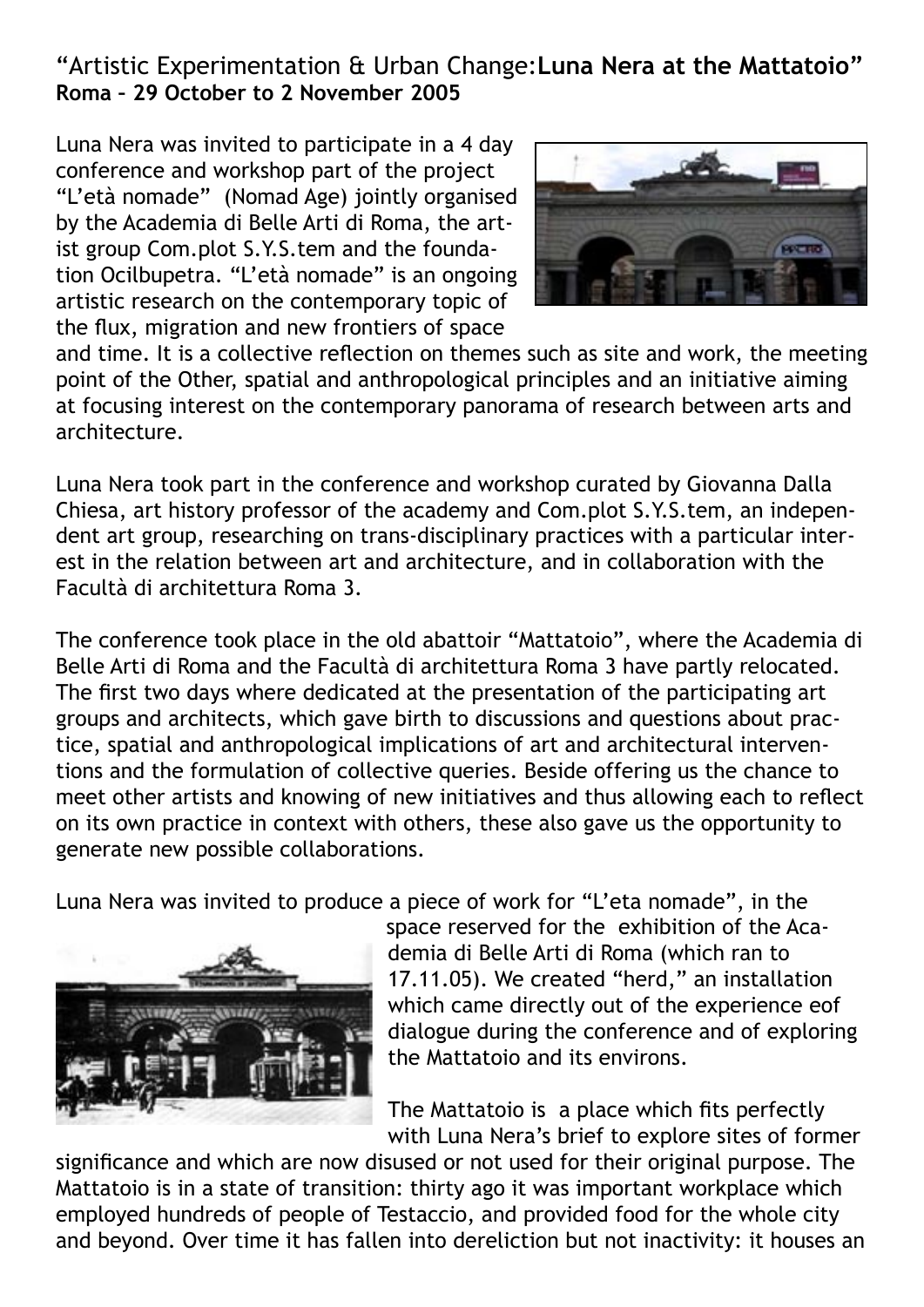eclectic range of communities and facilities such as Gypsies, Kurdish refugees, horses and their keepers; a social centre, a concert hall, and most recently the traffic police, the facultà di architettura Roma 3, part of the MACRO (Roma's

museum of contemporary arts), and the Academia di Belle Arti di Roma amongst its new additions. Today, Mattatoio is a huge disconnected architectural island surrounded by walls separating it from the rest of the city's social life, and it also faces an additional isolation from inside. Each community or facility using the site has isolated itself from the rest by another wall. Each is living / working blind to his/her neighbour.



Slowly the huge site is being returned to activity, though the sheer diversity of uses means that exactly how the restoration will develop is fraught with questions.



One of the workshops initiated by ComPlot SYStem asked students, researchers and artists to imagine a "meeting point" that could be established in the Mattatoio to try to bring the diverse elements together, and to bring the rest of Testaccio into the Mattatoio.

This caused us to call into question the existing models of "regeneration". This is a popular term but what does it actually mean? Does it mean simply replacing working class people with middle class people? In creating the "recently gentrified and decidedly hip Testaccio neighbourhood" [description found on the MACRO's website], what has been lost, shunted aside, destroyed? Clearly, the former use of the edifice is not recoverable, but can it in fact be regenerated into a place that does serve the locale? Or maybe in this era "local" does not mean anything, as we are in fact in a



constant mode of nomadism across the city, country and continent?

Since the group's inception we have been pondering this question of the environmental and architectural heritage of localities. Luna Nera's projects address a series of issues around ideas of society, community, history, memory and public space. We asked ourselves whether, given the demands of contemporary capitalism and the pressure on urban economies, we can imagine a future Mattatoio where changing populations – including the marginal groups such as the horses, gypsies, refugees and working-class pensioners - can co-exist with major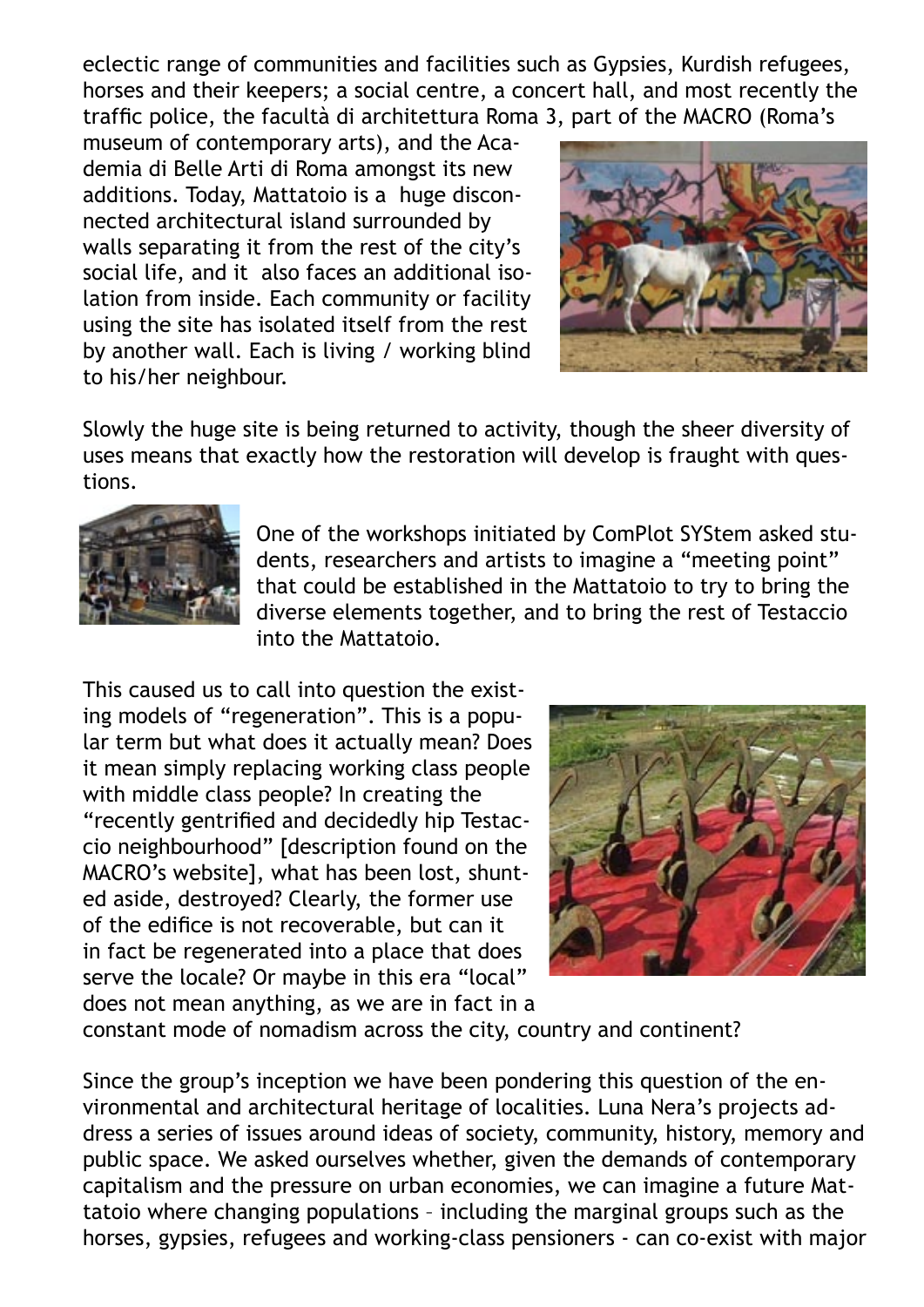civic institutions such as the university and contemporary art centre?

Luna Nera responded to the call to imagining as well as the theoretical debate by asking ourselves how we felt about the Mattatoio. We saw that the structure runs the risk of being -like so many others - "regenerated" to the point of institutionalisation and exclusion. Contemporary development and architecture too often focuses on containment and exclusions of groups which do not contribute to the

wealth-generating impetus of our current manifestation of capitalism. We felt that, despite this reality, the Mattatoio must somehow continue to belong to the people of Testaccio. We sought to remind people of the original use of the Mattatoio and caution against the "sanitisation" of the site.

To create "herd" we searched site for detritus of the past and found rusted metal hooks used to move carcasses. Along with other found materi-

als we created a "herd" of horned beasts standing on a scarlet ground. Surrounding the herd was a transparent wall of plastic, which was also used to wrap trays

of "meat" – drawings of cows portioned into cuts of meat – much as the Mattatoio is portioned out into divided and uncommunicating areas each "wrapped" in their own concerns.

At the same time we could not avoid using the

work to explore issues of industrial food production. Recent

studies show that over 70% of UK children do not understand that the meat they eat comes from an animal. The open presence of a place such as the old Mattatoio is rare in Western cities now. The wrapped drawings in "herd" insist on recalling the traditional primeval re-

lationship between the food and the act of killing/sacrifice, affirming that real life does not come shrink wrapped beyond recognition but is all an integrated, complex, sometimes messy and unified whole.

Process was and remains a very important part of our work, and is integral to any consideration of the final production. Although "herd" came out of the dialogue taking place in the conference and workshop, we did not start working from any kind of "concept". By listening to different people's perspectives on a variety of subjects, by rooting around the site and finding diverse objects – some of which we used and some which we didn't – and by the physical labour of building, draw-





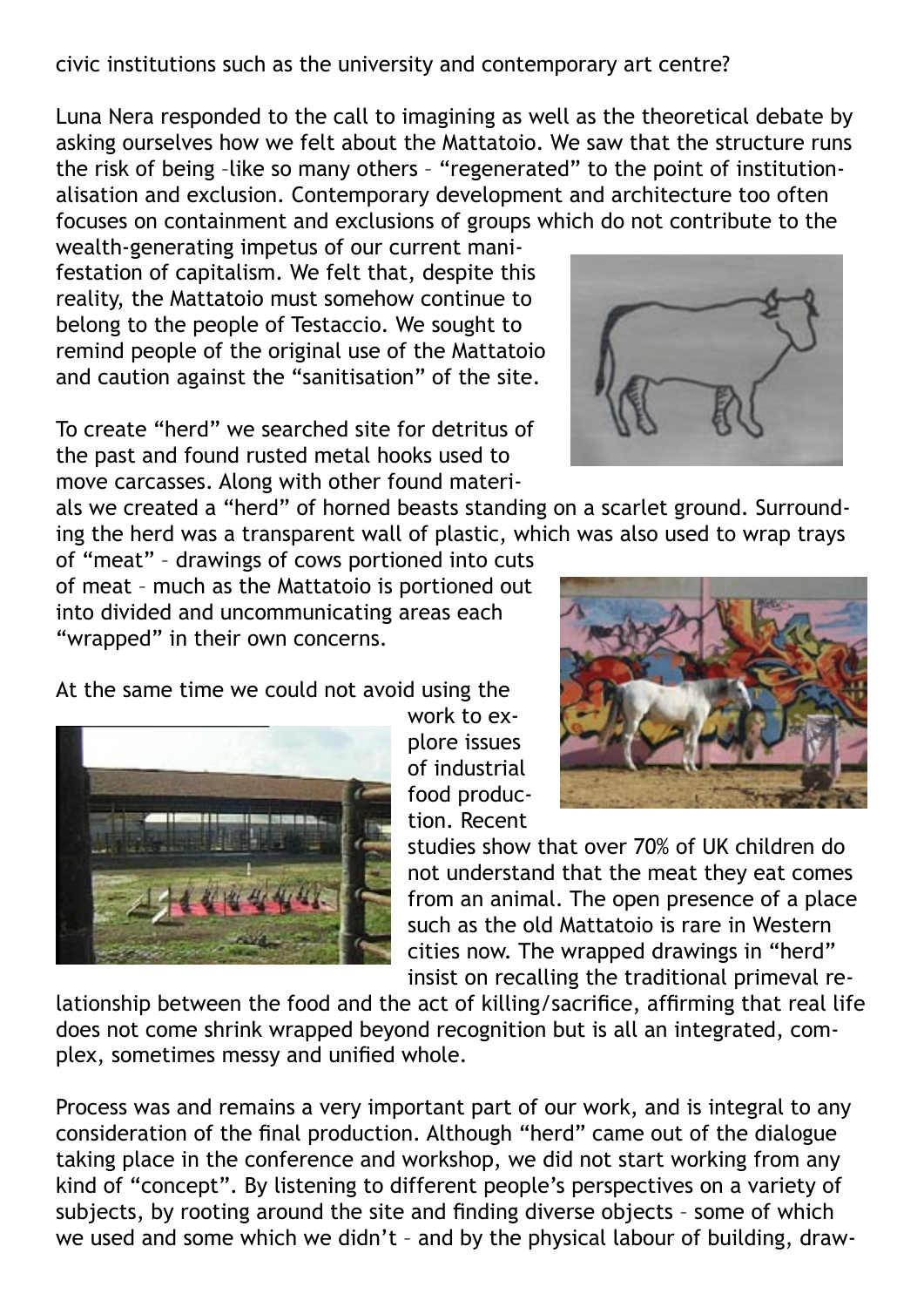ing, arranging, recording and so on, we arrived at a state where the conceptual framework emerged as part of the final production.

This is a paradigm of how Luna Nera operates; specifically, the way the physical experience of the exploration and working process feeds the concept and how interlinked such processes are. The brain storming, conceptual development and building are inseparable parts of the creation process; the actual order in which they occur is not important.



This sort of approach can be seen as an alternative way of dealing with the space as a whole. The whole work process we are using, the loop in history, working onsite to develop different things, is actually a very organic approach towards regeneration of a specific locale. Making a series of organic public experiments in a place can form the primary step towards a regeneration of the place: acknowledging the original character,

respecting the history and the contributions of those who used the place before, refusing boundaries, and using both what is left behind and what has disappeared. In this way, the working process becomes part of the historical process of the site: emotionally, rationally, spiritually, historically and geographically.

Returning to the Mattatoio, it is currently an example of how the different facets that currently rest within it form sort of stagnant pool, lacking a flow of communication between the components. The lack of movement and flow means entropy of

the whole, though parts may be living. We envision that the eventual outcome will most likely be one organisation, external or internal, taking it over in the name of "development," and alienating it from its history, both its recent history as refuge for marginalised people, and it distant history as food provider to the city.

This brings us to call for a consideration of artistic experimentation and organic development as a significant part in the process of urban change. It seems to us



that any other way of approaching "regeneration," "rebuilding" or "renovation" of a site, a neighbourhood or a region usually results in either total destruction of the original or an ersatz copy of the original turning it into a "Disney" version of